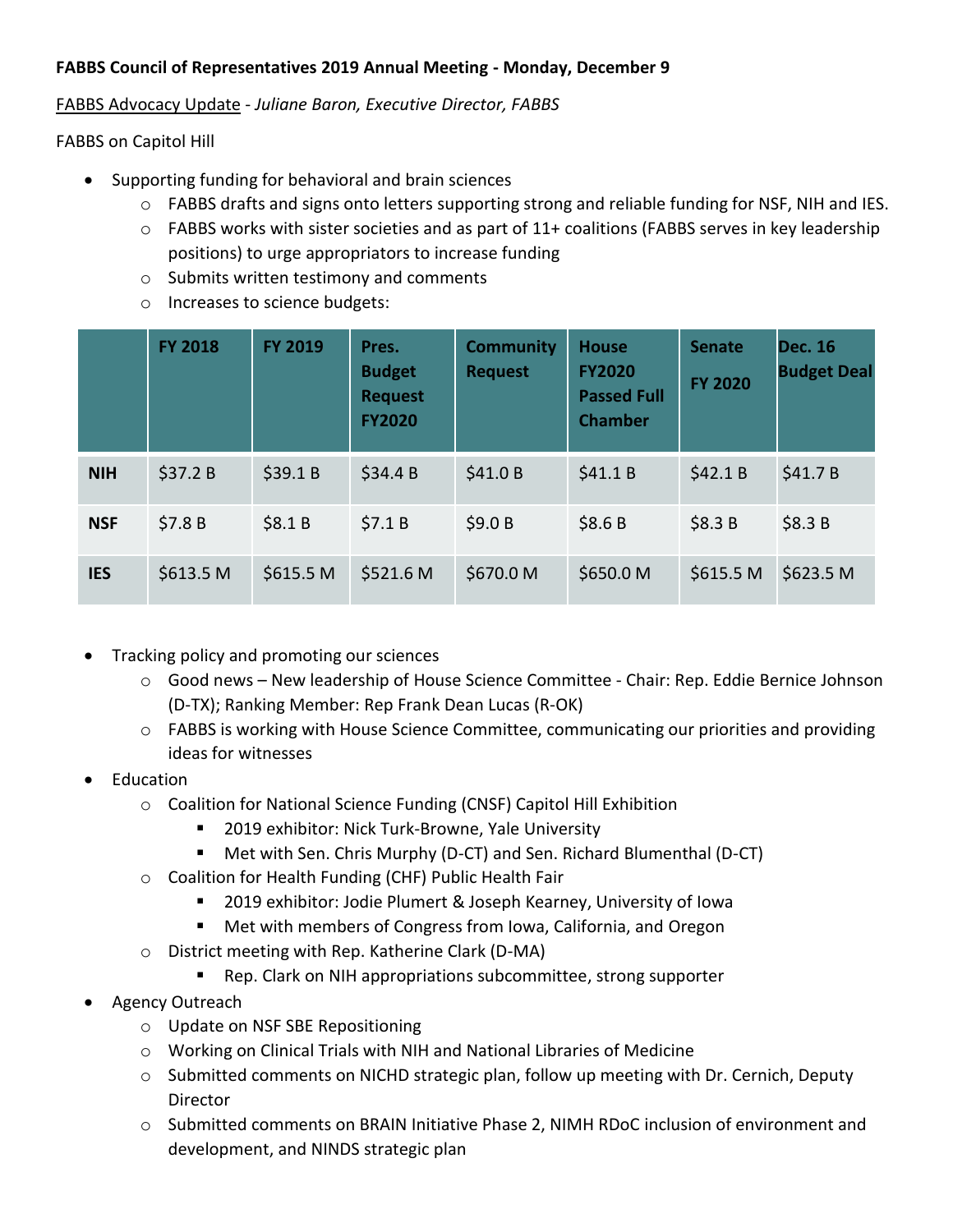- o NIMH Director, Dr. Gordon to meet with FABBA in summer 2020
- o Working on comments to NIMH strategic plan, NEI strategic plan, NIH data management and OSTP research environments RFI
- Awards
	- o Early Career
	- o IHO
	- o Research Excellence Awards

Research and Policy Landscape at the National Institutes of Health - *Carrie Wolinetz, Ph.D., Associate Director for Science Policy, NIH, Acting Chief of Staff*

- Current policy initiatives: Helping to End Addiction Long-term (HEAL), All of Us, Somatic Cell Genome Editing (CGE), BRAIN Initiative
- Responsible Data Sharing comments on Draft Policy for Data Management [due Jan 10](https://osp.od.nih.gov/draft-data-sharing-and-management/)
- Basic Experimental Studies involving Humans (BESH) Update with regarding to Clinical Trials
	- o NIH understands that registering and reporting results for BESH through clinicaltrials.gov under the 2016 NIH may pose challenges for certain studies
	- o Delayed enforcement of BESH studies, per RFI in August 2018
- NIH Challenges
	- o Having 27 institutes allows for experimentation within each, to see if others should adopt new policies, but there needs to be some uniformity as well
	- $\circ$  Addressing Foreign Influence on Research benefit of international collaboration is evident, but more efforts need to be made in disclosing conflicts of interest. Competition is also healthy.
	- o Enhancing reproducibility and rigor in animal research
	- o Addressing sexual harassment of women in academia
		- Outlined internal and external NIH actions
			- ACD Working Group on Changing the Culture to End Sexual Harassment
			- Francis Collins rejecting invitations to "Manels" (male-only panels)
		- **Discussion on what may be contributing to risk factors for harassment, what is driving** women out of science, minorities underrepresentation, how journal editors may help address problems

OSTP Priorities and Joint Committee on the Research Enterprise Progress - *Lisa Nichols, Assistant Director for Academic Engagement, Office of Science and Technology Policy*

- Current OSTP activities
	- $\circ$  Joint Committee on the Research Environment (JCORE) interagency taskforce to improve the process used to fund, oversee and conduct federal research
	- o Incentives for open science
	- o Pledge to change cultural drivers of harassment
- Data collection proposed by Department of Education would expand requirements for Section 117 of the Higher Education Act (institutions report to the federal government any gift or contract with a foreign source valued at \$250,000 or more in a calendar year)
- RFI on the American Research Environment [due Dec 23rd,](https://www.federalregister.gov/documents/2019/11/26/2019-25604/request-for-information-on-the-american-research-environment) extended to January 28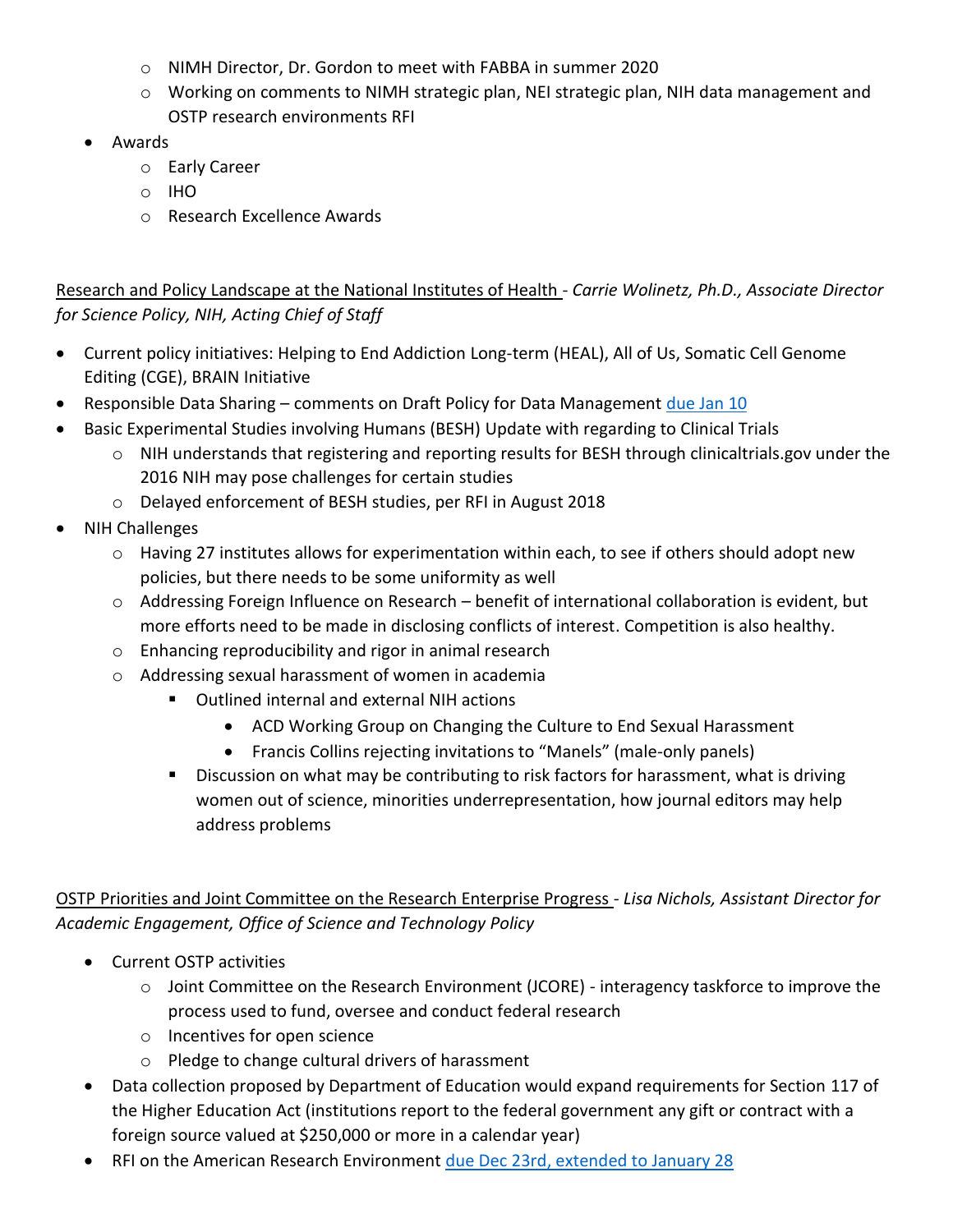- National Science and Technology Council (NSTC) plays coordinating role
- Revisions to Common Rule should facilitate reducing administrative burden

Update on FABBS Journal – Policy Insights from the Brain & Behavioral Sciences - *Danielle Bath, Publishing Editor, SAGE*

- Currently over 10,000 subscriptions, usage is growing
- Impact factor application has been submitted
- To drive more readership, urge societies to
	- o Place PIBBS on society website
	- o Forward table of contents to members
	- o Highlight articles that are relevant to members
	- $\circ$  Spread the word to your other affiliated institutions
- SAGE is working with Google Scholar to look at drivers of impact vs. impact factor. Contact SAGE to be part of the conversation [\(danielle.bath@sagepub.com\)](mailto:danielle.bath@sagepub.com)

Communicating Science to a Broad Audience - *Rose Hendricks, Kavli Civic Science Fellow, Chair; Katherine Milkman, Society for Judgement and Decision Making; Louis Shomette, Psychonomics Society; Tresa Roebuck Spencer, National Academy of Neuropsychology*

- Use of social media is on the rise sharing articles, attracting followers, public debates, discussions in comment sections
- Concerns and how to address them
	- o Some societies have guidelines on appropriate use of social media and to vet all posts
	- o New communication forms may create and unlevel playing field that does not reflect the integrity of science, i.e. excellent research may not be disseminated well or less rigorous research may spread very well
	- o Scientists should be involved in media and keep each other in check
	- o Be aware of how information may be misconstrued
- Tips
	- o Podcasts are becoming a very popular medium
	- o Make use of trainings and PR/media offices available to you (se[e list of recommendations](https://fabbs.org/annual-meeting/2019-materials/) from Rose Hendricks)
	- o Learn by doing social media is just another form of conversation

Behavioral and Brain Sciences at the National Science Foundation - *Alan Tessier, Deputy Assistant Director, Biological Sciences Directorate, NSF and Karen Marrongelle, Assistant Director, Education and Human Resources Directorate, NSF*

## **NSF-BIO**

Biological Science Directorate and brain sciences

• Infrastructure and Research Synergy in BIO's approach to the BRAIN Initiative Next Generation Networks for Neuroscience (NeuroNex)